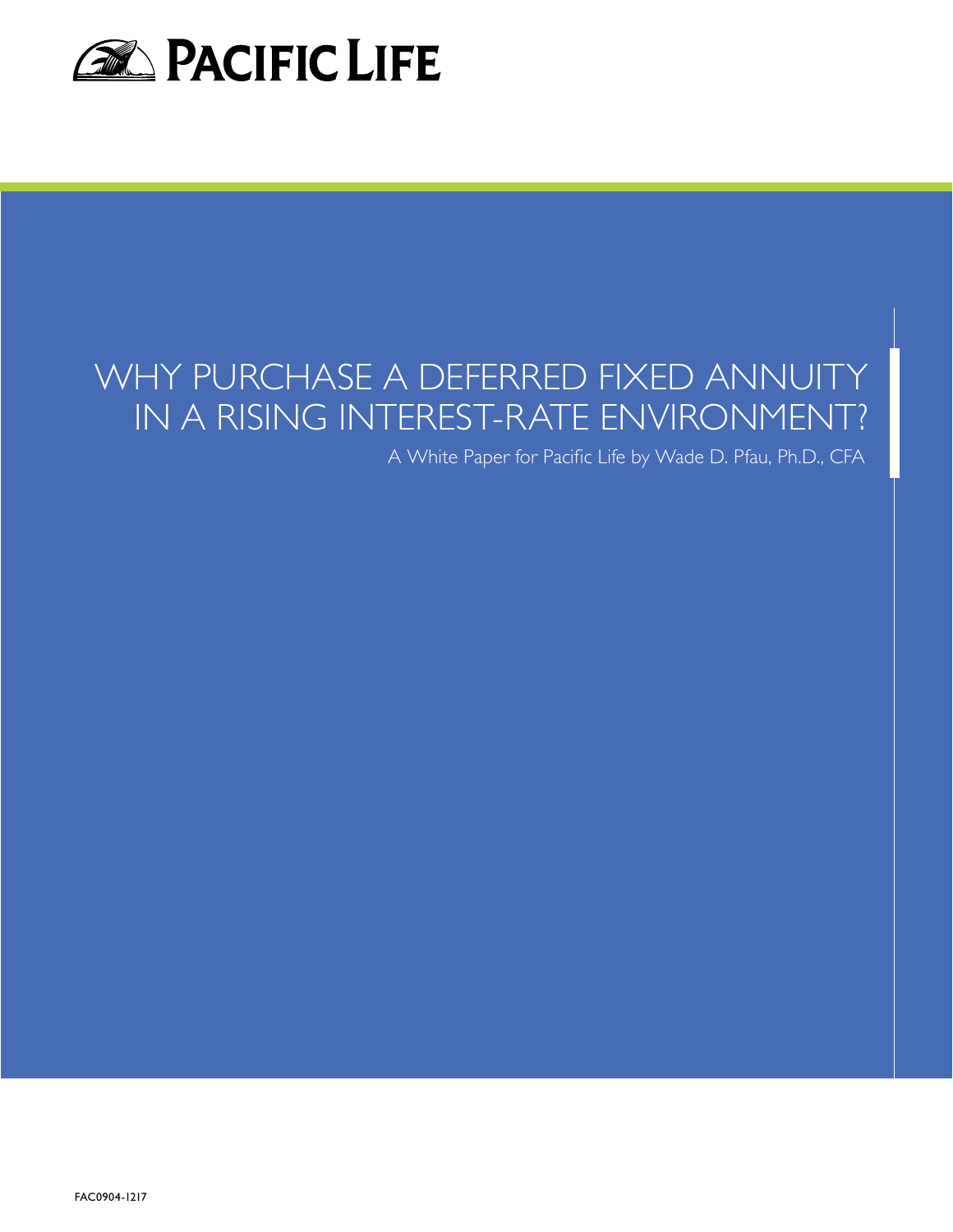Pacific Life Insurance Company commissioned The American College of Financial Services to write this report. Wade Pfau is not an employees of, nor affiliated with, Pacific Life.

Content does not represent investment advice or provide an opinion regarding the fairness of any transaction to any and all parties. The opinions expressed are valid only for the purpose stated herein and as of the date hereof. Public information and industry and statistical data are from sources The American College of Financial Services deems to be reliable, and are not guaranteed as to accuracy. Pacific Life Insurance Company is licensed to issue life insurance and annuity products in all states except New York, and in New York by Pacific Life & Annuity Company. Product availability and features may vary by state. Each insurance company is solely responsible for the financial obligations accruing under the products it issues.

> **No bank guarantee • Not a deposit • May lose value Not FDIC/NCUA insured • Not insured by any federal government agency**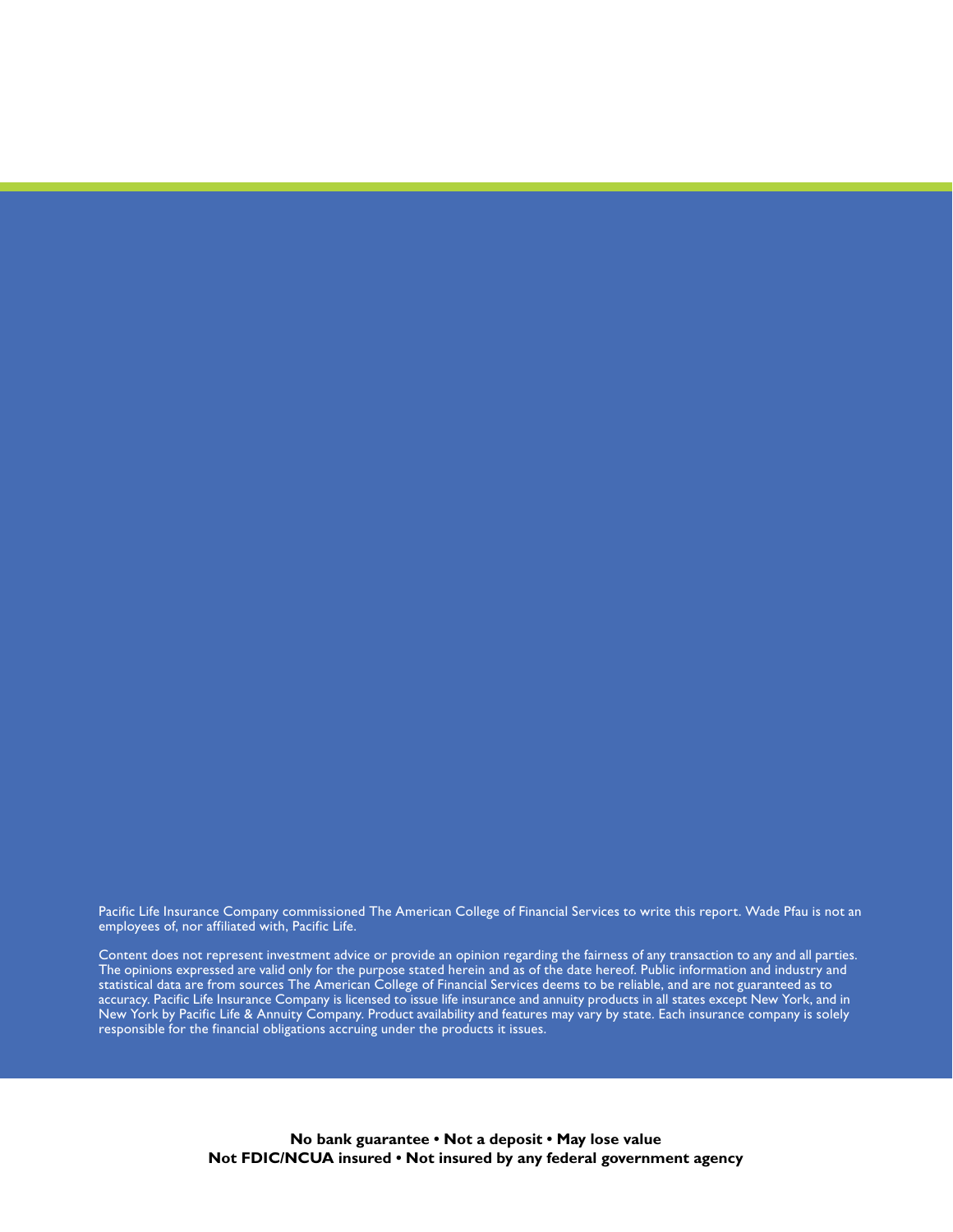

# Wade D. Pfau, Ph.D., CFA Professor of Retirement Income, The American College

Wade D. Pfau, Ph.D., CFA, is a professor of retirement income in the Ph.D. program for Financial and Retirement Planning at The American College in Bryn Mawr, PA. He also serves as a Principal and Director for McLean Asset Management and Chief Planning Strategist of software provider inStream Solutions. He holds a doctorate in economics from Princeton University and publishes frequently in a wide variety of academic and practitioner research journals on topics related to retirement income. He hosts the Retirement Researcher website, and is a contributor to *Forbes, Advisor Perspectives, Journal of Financial Planning,* and an expert panelist for the *Wall Street Journal.* His research has been discussed in outlets including the print editions of *The Economist, New York Times, Wall Street Journal, Time, Kiplinger's,* and *Money Magazine.* He is the author of the books, *How Much Can I Spend in Retirement? A Guide to Investment-Based Retirement Income Strategies,* and *Reverse Mortgages: How to Use Reverse Mortgages to Secure Your Retirement.*

(610) 526-1569 wade.pfau@theamericancollege.edu www.RetirementResearcher.com 270 S Bryn Mawr Ave., Bryn Mawr, PA 19010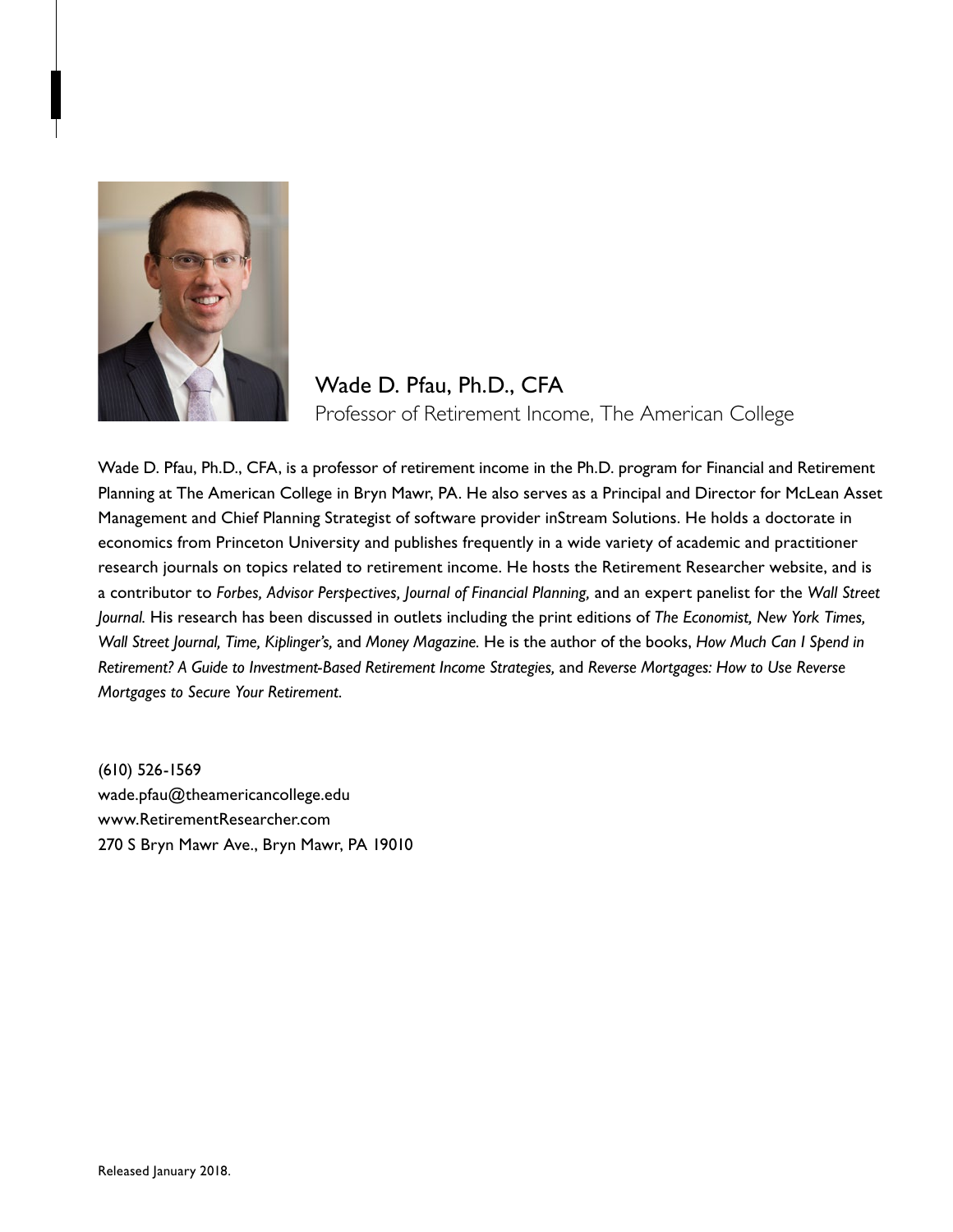This white paper explores the dilemma about the relationship between interest rates and fixed annuities. We explore this dilemma within the context of a household approaching retirement that is seeking an appropriate strategy to combine growth with the preservation of assets within the fixed-income portion of an investment portfolio. We compare bonds with deferred fixed annuities. Each approach has advantages and disadvantages to be discussed. The analysis will make clear that the potential role of deferred fixed annuities may be underappreciated when interest rates are low, even assuming interest rates do rise in the future.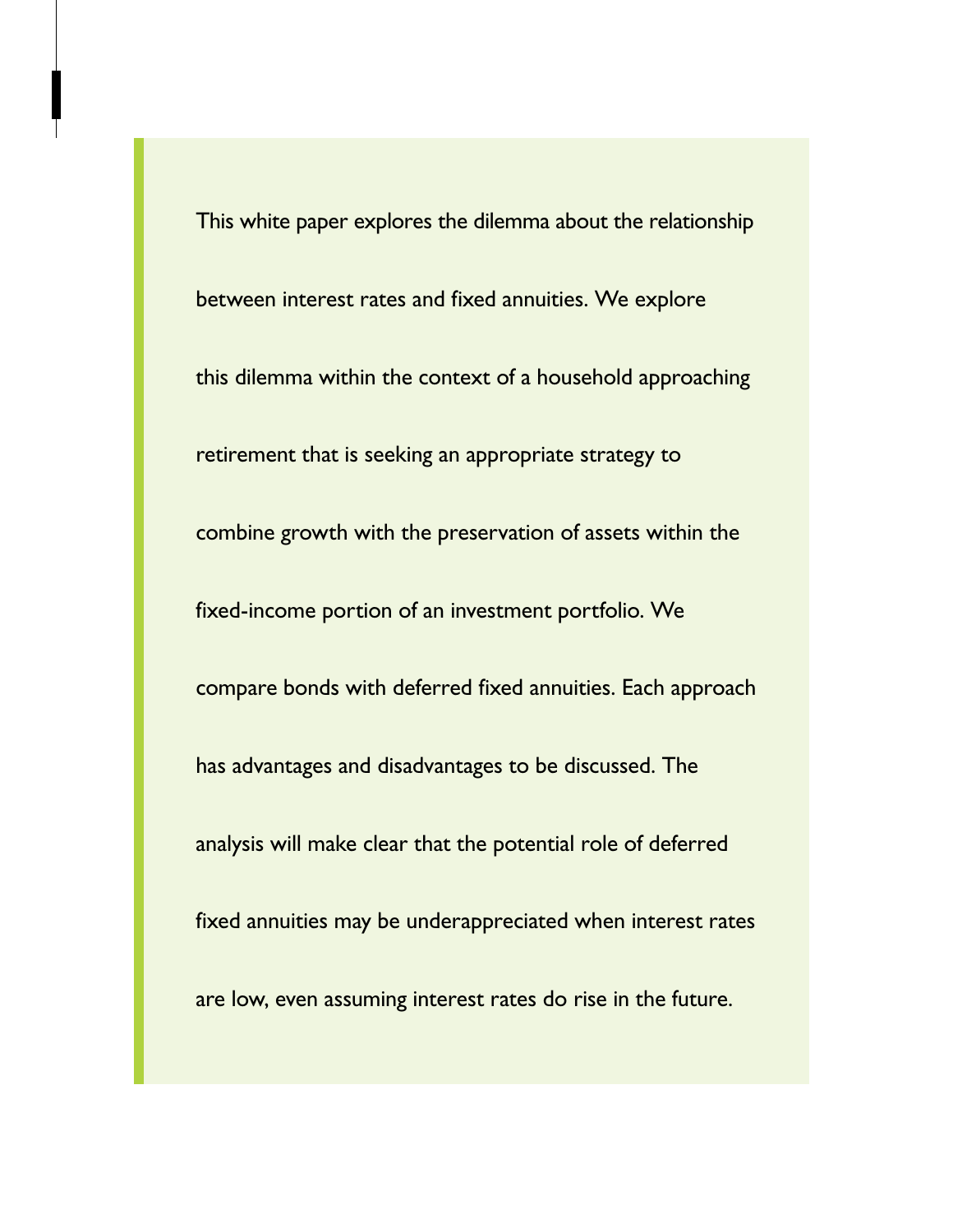## **Introduction**

The United States has experienced historically low interest rates in recent years, leading to lower returns for fixed-income assets. This creates unique challenges for those approaching retirement, as the practical impact of low interest rates is to increase the cost of retirement. Given lower interest rates, retirees must accumulate a larger asset base to fund the same retirement goal. They are less able to rely on investment income as a source of spending. They may also worry more about taking market risk after leaving the labor force.

Investors approaching retirement, burdened by low interest rates, may find themselves holding out hope that interest rates will soon rise. They may or may not be right. Interest rates have remained low for longer than many expected. Nonetheless, holding out hope for rising interest rates may lead near retirees

to make financial decisions that are not always in their best interest, even if their hope is realized and interest rates do rise.

In particular, near retirees may view deferred fixed annuities as a bad option that could lock in lower interest rates today and remove the option to invest in higher-yielding assets in the future, causing them to consider other options such as bonds. However, investing in bonds may not work out as well even if rates do rise. Longer-maturity bonds may offer higher

Purchasing a deferred fixed annuity at present has the potential to outperform other fixed-income strategies, even in a rising-rate environment.

yields but, if not held to maturity, will experience capital losses with a rate increase. Shorter-term bonds may not experience losses with rising rates, but their lower yields may not be as competitive as today's deferred fixed annuity rates, and still may not produce better returns with subsequent reinvestment taking place if rates do rise in the future. One misconception that surrounds this interest rate dilemma is the notion that it is a bad time to consider annuities when interest rates are low.

Purchasing a deferred fixed annuity at present has potential to outperform other fixed-income strategies, even in a rising-rate environment. This assertion will be quantified through examples.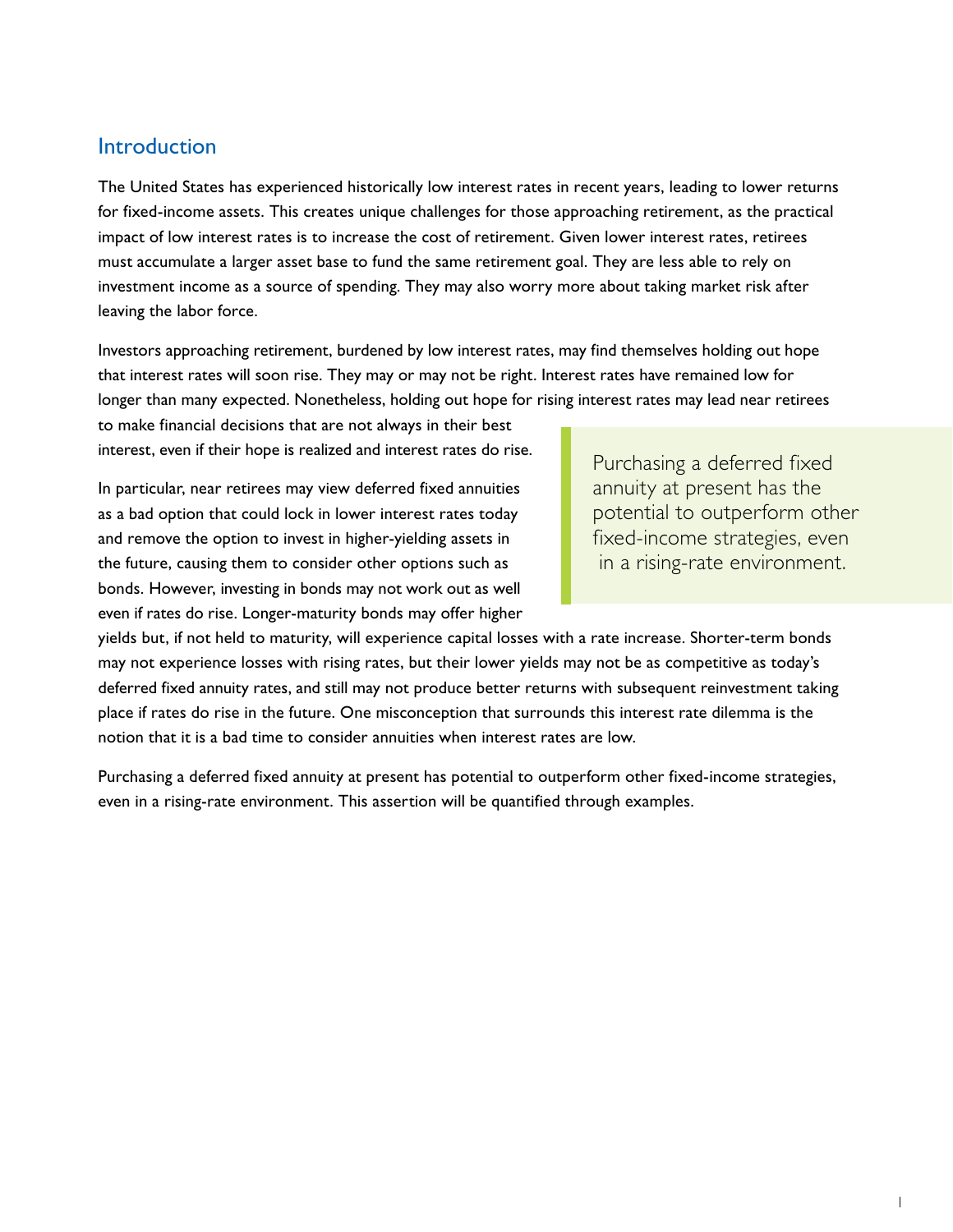The discussion concludes with a further consideration about using lifetime income guarantees as a part of funding retirement-income goals. Individuals may purchase fixed-income assets to provide retirement income. A deferred fixed annuity can set the stage for more lifetime retirement income by providing more assets at retirement, especially on an after-tax basis, with the flexibility to then convert assets into an annuity that offers lifetime income guarantees with further efficiency provided by the tax-exclusion ratio on nonqualified assets.

A deferred fixed annuity can set the stage for more lifetime retirement income by providing more assets at retirement.

## Understanding Fixed-Income Assets

To understand the role of different fixed income assets (bond funds, individual bonds, deferred fixed annuities) prior to retirement, it is important to have a clear understanding about the meaning of bonds, how the price of bonds is determined, and how the value of bonds fluctuate in response to changing interest rates.

### **What Is a Bond?**

Simply, a bond is a contractual obligation to make a series of specific payments on specific dates. Typically, this includes interest payments made on a semiannual basis and the return of the bond's face value when the bond matures. Bonds are issued to raise funds by both governments and private corporations, and they are purchased by investors seeking an investment return on their capital. Bonds are generally viewed as a less-risky investment than stocks, offering less potential for price appreciation along with less price volatility and downside risk. A collection of bonds may be pooled together into a single bond fund or held within an insurer's general account when held through an annuity. Deferred fixed annuities also function as a type of bond in terms of providing specified cash flows based on fixed growth rates over specified time periods, though they are not traded on secondary markets. The word "bond" is usually reserved for fixed-income assets that are traded on secondary markets.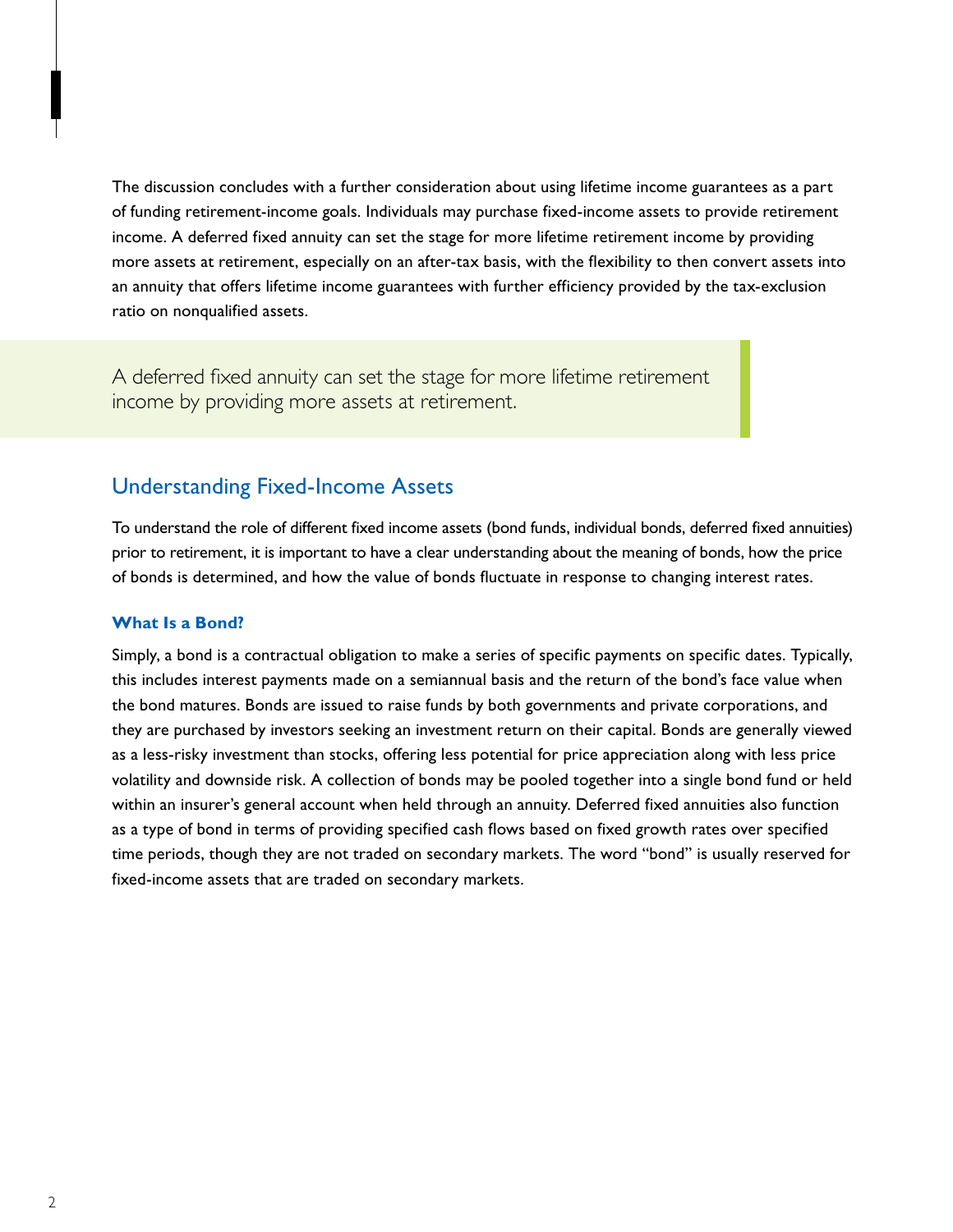#### **How are Bond Interest Rates Determined?**

Bond interest rates are determined by the interaction of supply and demand for the bonds as they continue to be traded. An increase in demand—such as that triggered for U.S. Treasuries by a "flight to quality" when investors are panicked by the falling prices of risky assets and seek a safe haven—will push up the price of these bonds. Conversely, a stretched government seeking to raise funds through an increasing supply of new bond issues will reduce the price of bonds.

A bond that sells at par value can be purchased for the same price as its face value. Bonds may also sell at a premium (higher than face value) or discount (lower than face value). Rising interest-rate environments will lower prices for existing bonds already issued and available for resale. The price must be reduced so the subsequent return to a new purchaser of the bond can match the higher returns available on new bonds with higher interest rates. Conversely, lower interest rates will increase the price that existing bonds can sell for. If sold at their face value, these older bonds offer higher returns than newly issued bonds, and their owners will want to hold them. An agreeable selling price can be found only if the bond sells at a premium, and then the new purchaser receives a subsequent return on the purchase price that is in line with newly issued bonds. The price of a bond on the secondary market will fluctuate in the opposite direction of interest rates. **Exhibit 1** provides a similar illustration of this effect, showing how the price of a bond changes in relation to a change in interest rates and the time to maturity of the bond.

|                 | Current Bond Value       |            |            | Coupon Rate |          |          |          | <b>Current Interest Rate</b> |          |  |  |
|-----------------|--------------------------|------------|------------|-------------|----------|----------|----------|------------------------------|----------|--|--|
|                 | \$1,000                  |            |            | 2% (annual) |          |          | 2%       |                              |          |  |  |
| <b>Years to</b> | <b>New Interest Rate</b> |            |            |             |          |          |          |                              |          |  |  |
| <b>Maturity</b> | 1.0%                     | 1.5%       | 2.0%       | 2.5%        | 3.0%     | 3.5%     | 4.0%     | 4.5%                         | 5.0%     |  |  |
|                 | \$1,009.90               | \$1,004.93 | \$1,000.00 | \$995.12    | \$990.29 | \$985.51 | \$980.77 | \$976.08                     | \$971.43 |  |  |
| 5               | \$1,048.53               | \$1.023.91 | \$1,000.00 | \$976.77    | \$954.20 | \$932.27 | \$910.96 | \$890.25                     | \$870.12 |  |  |
| 10              | \$1.094.71               | \$1.046.11 | \$1,000.00 | \$956.24    | \$914.70 | \$875.25 | \$837.78 | \$802.18                     | \$768.35 |  |  |
| 20              | \$1.180.46               | \$1,085.84 | \$1,000.00 | \$922.05    | \$851.23 | \$786.81 | \$728.19 | \$674.80                     | \$626.13 |  |  |
| 30              | \$1,258.08               | \$1.120.08 | \$1,000.00 | \$895.35    | \$804.00 | \$724.12 | \$654.16 | \$592.78                     | \$538.83 |  |  |

#### **Exhibit 1: Relationship between Bond Prices and Interest Rates**

The yield to maturity can differ from a bond's coupon rate as bonds are bought and sold at prices other than their face value, exposing the investor to interest-rate risk—the risk that a bond price will fall due to rising interest rates.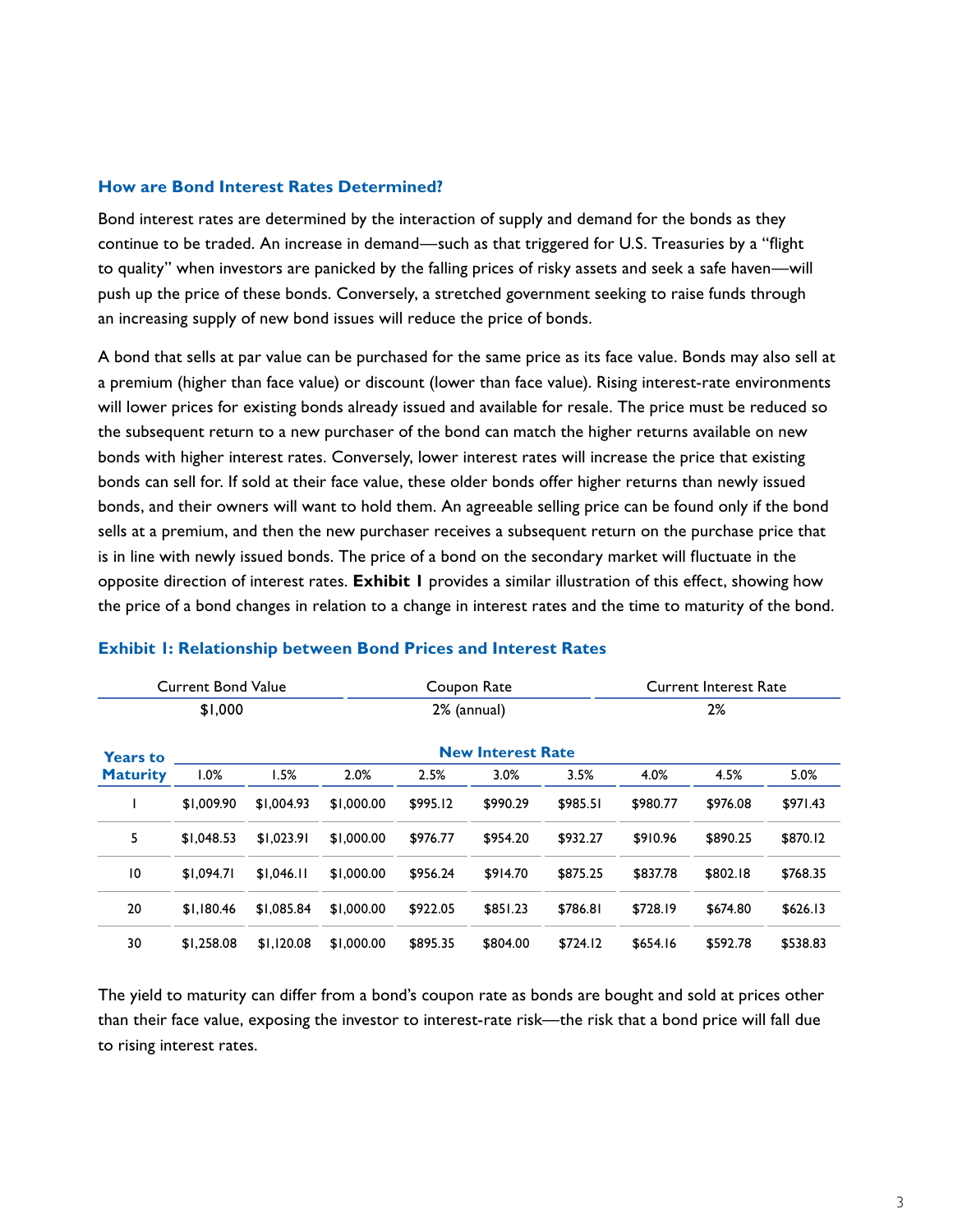In the universe of bonds, there is not one single interest rate. Differences in interest rates among bonds reflect several factors:

- **1.** The time to maturity for the bond (longer-term bonds will experience more price volatility as interest rates change).
- **2.** The credit risk of the bond (bonds that are more likely to default on their promised payments are riskier and must reward investors with higher yields).
- **3.** Liquidity (bonds that are more actively traded may offer lower yields).
- **4.** The tax status of the bond (municipal bonds from state and local government agencies are free from federal income taxes and thus offer lower interest rates).

Bonds also may feature other options that affect the price an investor is willing to pay. For instance, if the bond is "callable" (meaning the issuer retains the right to repay it early if interest rates decline to save on interest costs), the potential capital gains are reduced to the bond holder, which in turn lowers the price investors are willing to pay. The chart below helps to outline the major differences between U.S. government treasury bonds and corporate bonds.

|                               | <b>U.S. Government Treasury Bonds</b>                                                                                                    | <b>Corporate Bonds</b>                                                                                                                               |  |  |  |
|-------------------------------|------------------------------------------------------------------------------------------------------------------------------------------|------------------------------------------------------------------------------------------------------------------------------------------------------|--|--|--|
| <b>Credit Risk</b>            | <b>o</b> Lowest credit risk, backed by the full<br>faith and credit of the U.S. government                                               | <b>•</b> Low to high credit risk with a greater<br>risk of bond default due to the changing<br>financial strength of the company issuing<br>the bond |  |  |  |
| Interest-<br><b>Rate Risk</b> | <b>•</b> If interest rates rise, bonds with longer maturities are exposed to larger capital<br>losses than bonds with shorter maturities |                                                                                                                                                      |  |  |  |
| <b>Yields</b>                 | <b>o</b> Lower yields than corporate bonds<br>with the same maturity date                                                                | • Higher yields than U.S. government<br>Treasuries with the same maturity date                                                                       |  |  |  |
| Taxes                         | <b>o</b> Interest is taxed at ordinary income-tax<br>rates at the federal level; interest is<br>not taxed at the state or local level    | <b>o</b> Interest is taxed at ordinary income<br>rates at federal, state and local level                                                             |  |  |  |
|                               | • Capital gains are taxed at appropriate capital-gains rates                                                                             |                                                                                                                                                      |  |  |  |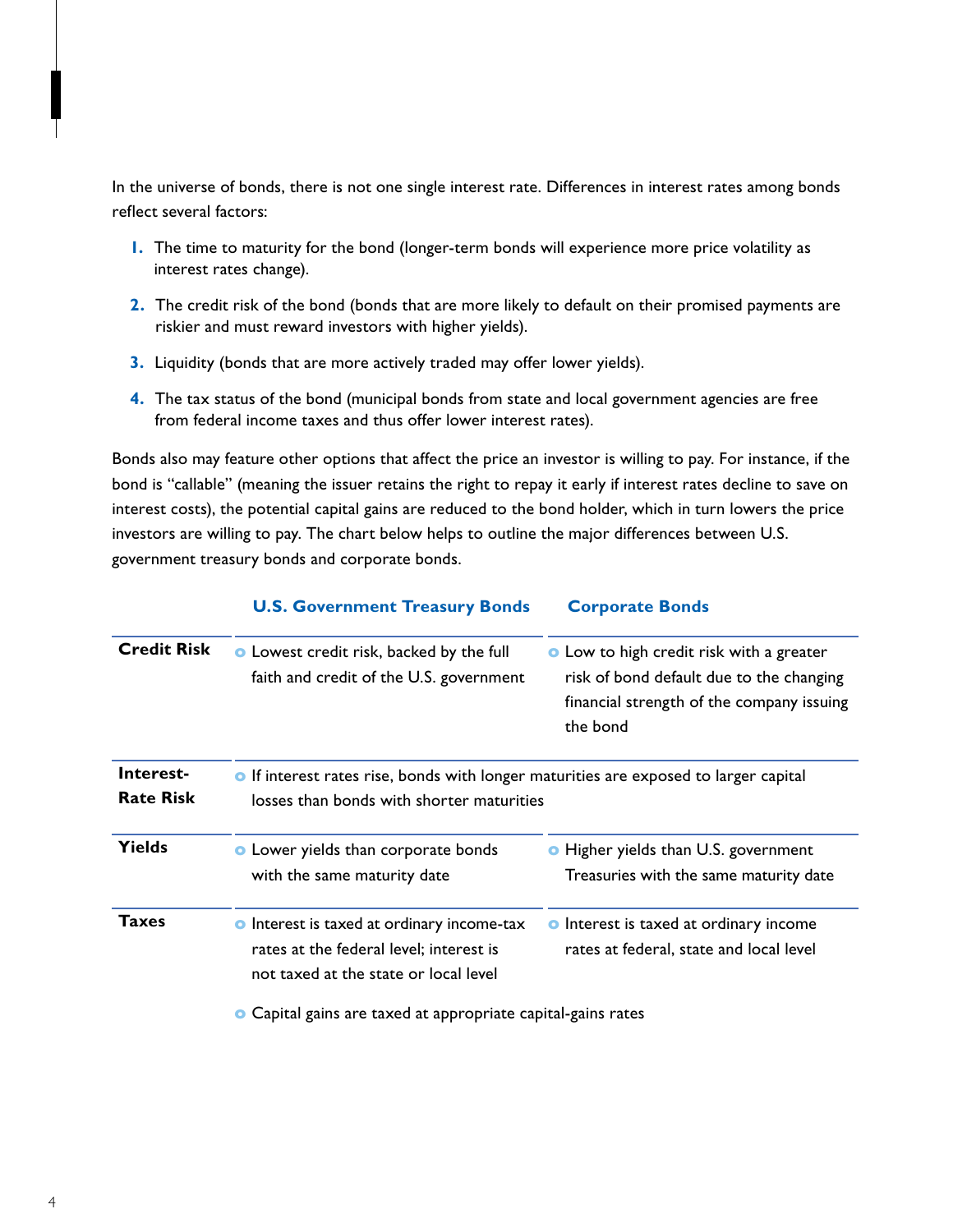## Low Interest Rates

Interest rates are low at present. **Exhibit 2** shows yields of ten-year Treasury bonds. In the United States, we do not have much experience being in a prolonged low interest-rate environment, as the early 1940s was the only other period when ten-year Treasuries fell to the 2% range, which is where ten-year Treasury bonds have been in recent years.



#### **Exhibit 2: Ten-Year Treasury Yields at the Start of Each Year, 1871–2017**

Source: Robert Shiller's data (http://www.econ.yale.edu/~shiller/data.htm).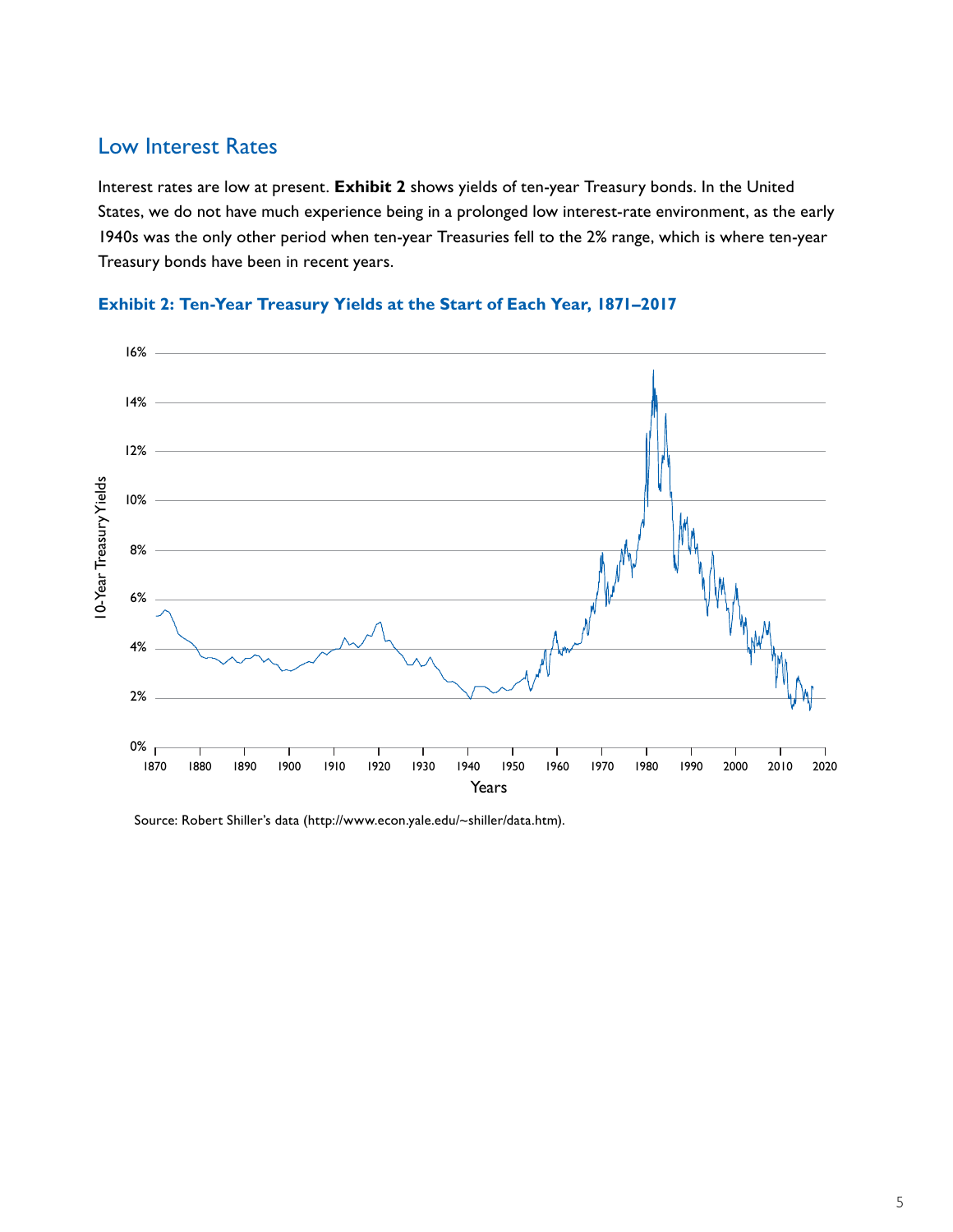**Exhibit 3** further helps to make the point about low interest rates. This exhibit shows the Treasury yield curve at the start of August 2017 along with the average bond yields since January 1990. The Treasury Department provides this data since January 2, 1990. Since that date, on average, one-year Treasuries yielded 3.12% (1.9% higher than at present), with five-year yields at 4.11% (2.31% more than at present), and thirty-year yields at 5.28% (2.42% more than at present).



#### **Exhibit 3: Treasury Yield Curve**

Source: U.S. Department of the Treasury (https://www.treasury.gov/resource-center/data-chart-center/interest-rates/).

## Risk of Rising Interest Rates

**A low interest rate environment is risky for investors, especially those approaching retirement.** First, it is important to understand that bond prices will decrease if interest rates rise. Bond funds can be volatile and experience losses, and individual bonds may also experience loss when sold before maturity. **Bond duration is a measure of just how sensitive bond prices are to interest rate changes. remove this sentence.** 

**Exhibit 4** quantifies this relationship between interest-rate changes, bond prices, and bond duration. It shows the price impact on a 2% coupon bond, initially selling at par value, caused by an increase in interest rates to 3%, 4%, or 5%. The exhibit shows this relationship for bond maturities ranging from one year to 30 years. For example, the exhibit shows that for a ten-year bond, a subsequent increase in interest rates  $\frac{1}{2}$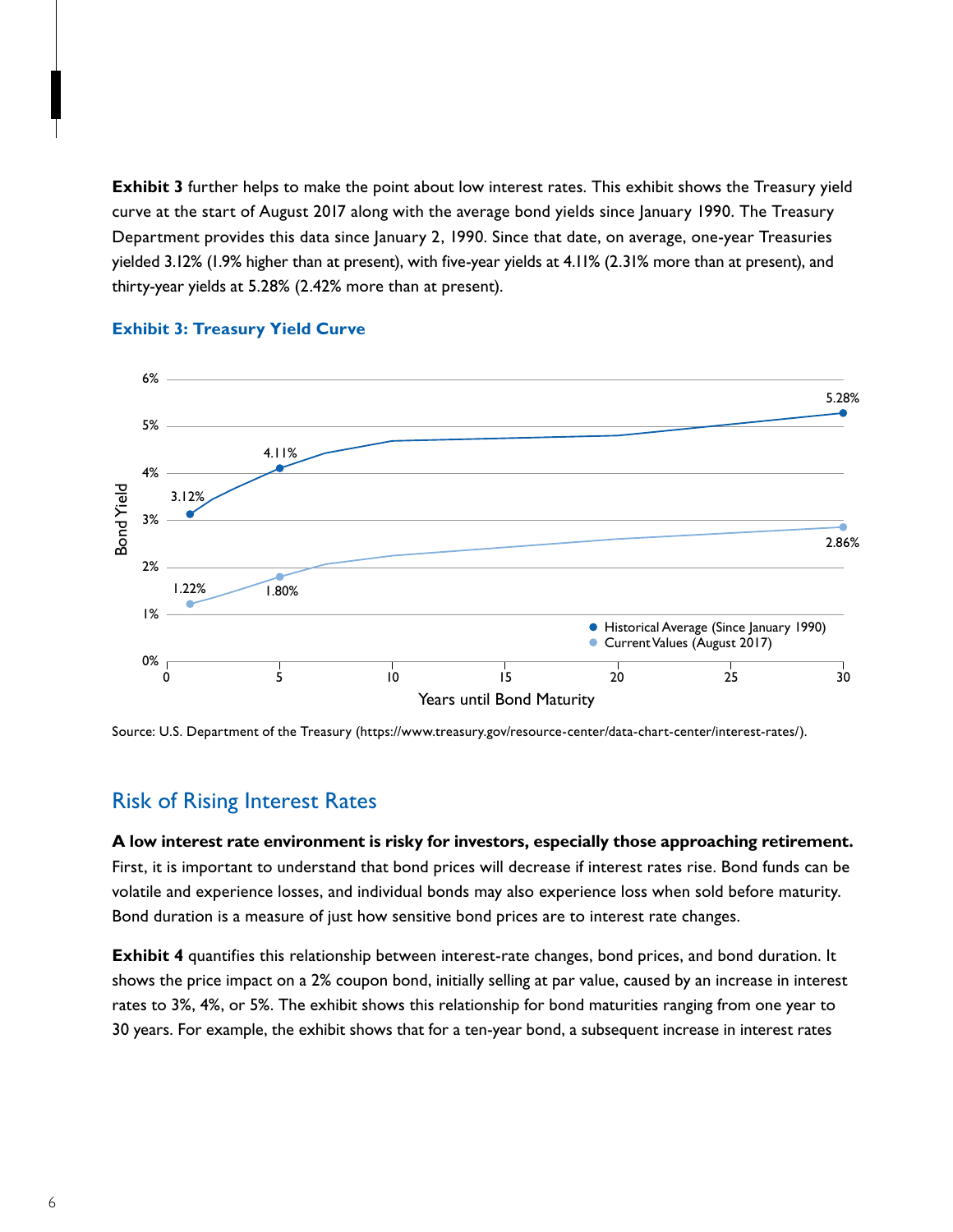from 2% to 3% caused the bond's price to fall by 8.5%. This bond has a duration of 8.5, meaning that a 1% rise in interest rates leads to an 8.5% drop in price. Here, we can clearly see how bond prices move counter to interest rates, and how price fluctuations are more dramatic for longer-term bonds. At the extreme, the thirty-year bond would experience a 19.6% drop in price if interest rates *rose* by 1%. This loss grows to 34.6% if rates rise by 2%, and it further grows to 46.1% if interest rates rise by 3%.

As noted earlier, on August 1, 2017, thirty-year Treasury bond yields were 2.42% below their historical average since January 1990. If interest rates on thirty-year Treasuries were to rise soon to the 5.28% average number experienced since that earlier date, this would imply a potential capital loss of 36%. Despite their reputation as reliable and predictable, bonds can be risky. **Longer-term bonds may be as risky as stocks when interest rates are low.** Those waiting for a rate increase to purchase an annuity may find that capital losses on their bond funds will be greater than any potential gain experienced from a higher annuity interest rate, leaving them in a worse overall position than before.

#### **Exhibit 4: Relationship between Interest Rates and Bond Prices**





Source: Author's calculations.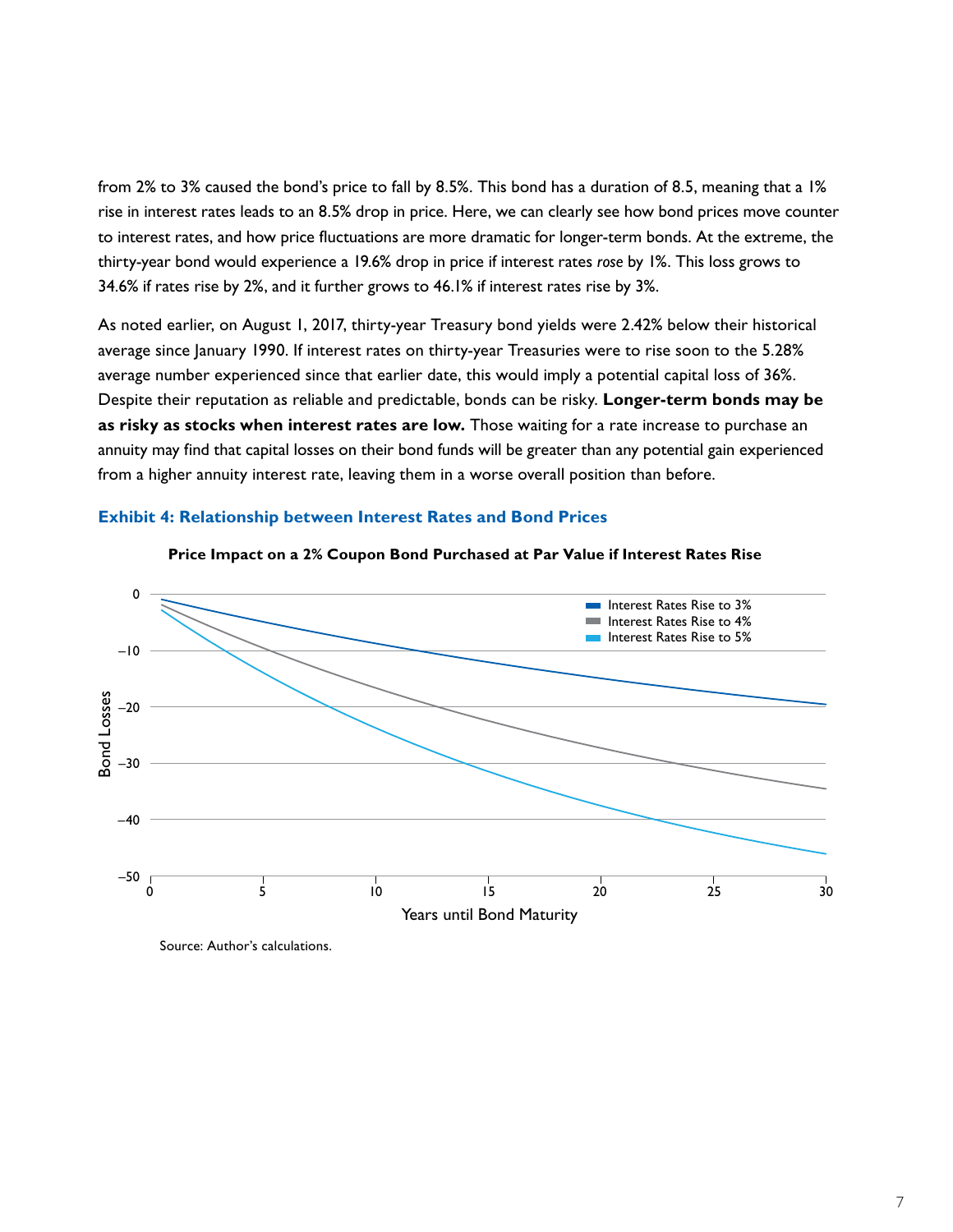This sensitivity to losses from bonds that accompany rising interest rates is a particularly important matter for near retirees because of something called sequence of returns risk. Individuals who behave in exactly the same way over their careers—saving the same percentage of the same salary for the same number of years—can experience disparate outcomes based solely on the specific sequence of investment returns that accompanies their career and retirement. This sequence of returns risk is generally discussed within the context of the retirement phase. It is the idea that the ordering of market returns matters, not just the average market return over the long term. To be clear, sequence of returns risk does exist prior to retirement as well if individuals are adding new savings to their investment portfolio over time. **Investment losses and gains experienced near retirement have the biggest impact on final wealth accumulations because these returns affect larger asset amounts due to a longer history of contributions and savings into the account.**

**Exhibit 5** attempts to give a clearer picture of how sequence-of-returns risk impacts the accumulation phase. The exhibit is based on statistical regression analysis, which determines how much of the outcome (wealth accumulation at retirement) can be explained by the returns experienced in each year of a thirty-year accumulation period. The exhibit isolates the impact of each year's portfolio return on wealth accumulation using a larger sample of one hundred thousand Monte Carlo simulations. With little saved and wealth accumulations at insignificant levels in the early part of one's career, the early returns have very little impact on the absolute level of wealth accumulated at the end of the savings period. But as

Simply put, later market returns impact more years of contributions and larger asset levels.

retirement approaches, a given percentage return produces an increasing impact on the final wealth value in absolute terms, leaving individuals particularly

vulnerable to these later returns. Simply put, later market returns impact more years of contributions and larger asset levels. Though bonds are generally perceived to be less risky assets, they are exposed to interest rate risk and a near-retiree depending on bond funds to maintain the value of their assets may be vulnerable to having their financial plan steered off course by a rise in interest rates during these key pre-retirement years if they need to sell bonds before maturity to meet expenses.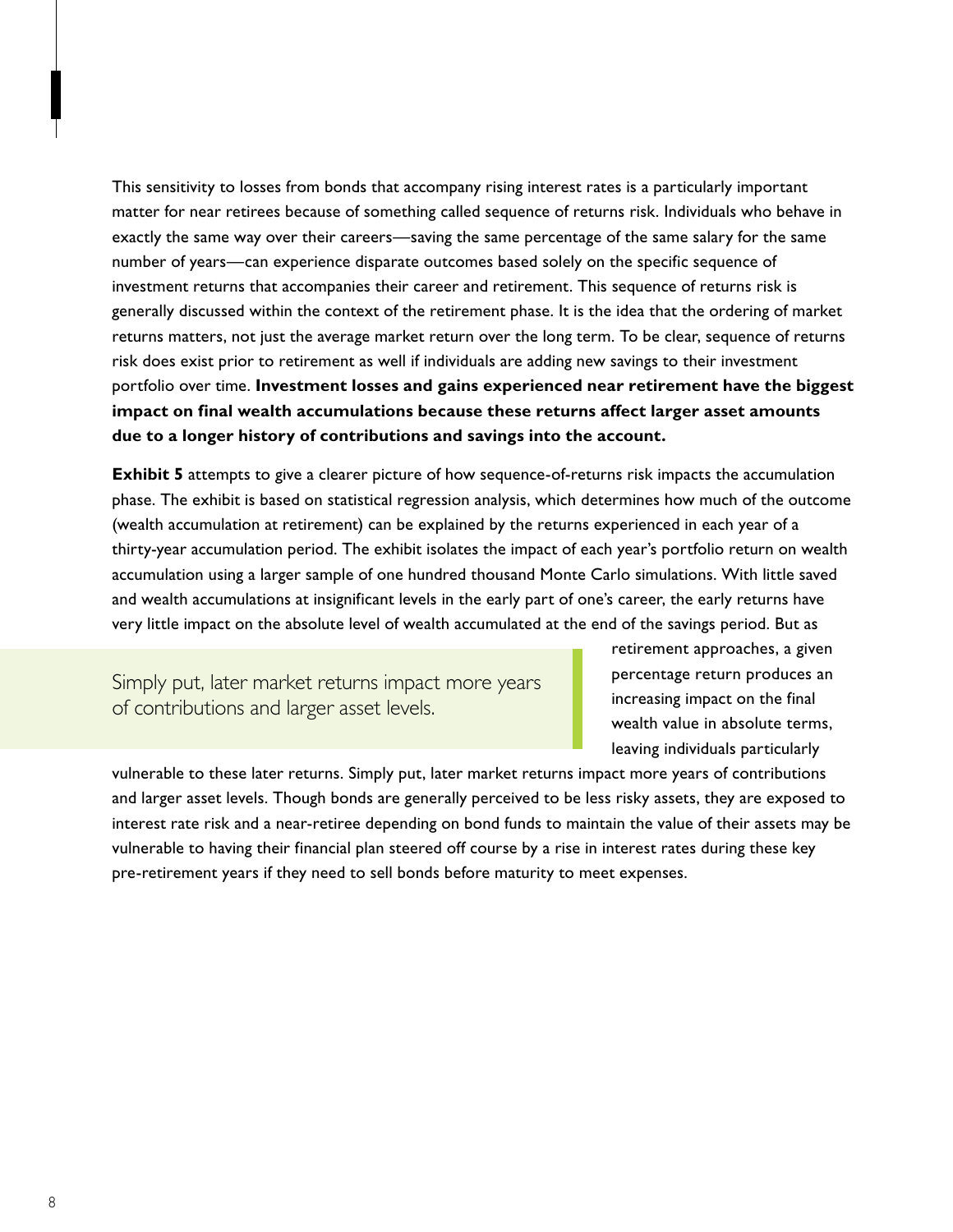#### **Exhibit 5: Sequence-of-Returns Risk in the Pre-Retirement Wealth Accumulation Phase**



**The Market Returns Experienced in the Years Leading Up to Retirement Matter More**

Source: Author's calculations.

## Deferred Fixed Annuities

This discussion so far has provided examples to prepare us for considering the role of deferred fixed annuities in the period leading up to retirement, as well as to understand that it may make sense to allocate assets to a deferred fixed annuity even if one feels confident that interest rates are going to rise in the future. Deferred fixed annuities offer several important benefits relative to bonds, bond funds, or money-market accounts. A deferred fixed annuity is a long-term contract between an individual(s) and an insurance company that can help provide growth through tax deferral, a guaranteed interest rate, and future retirement income.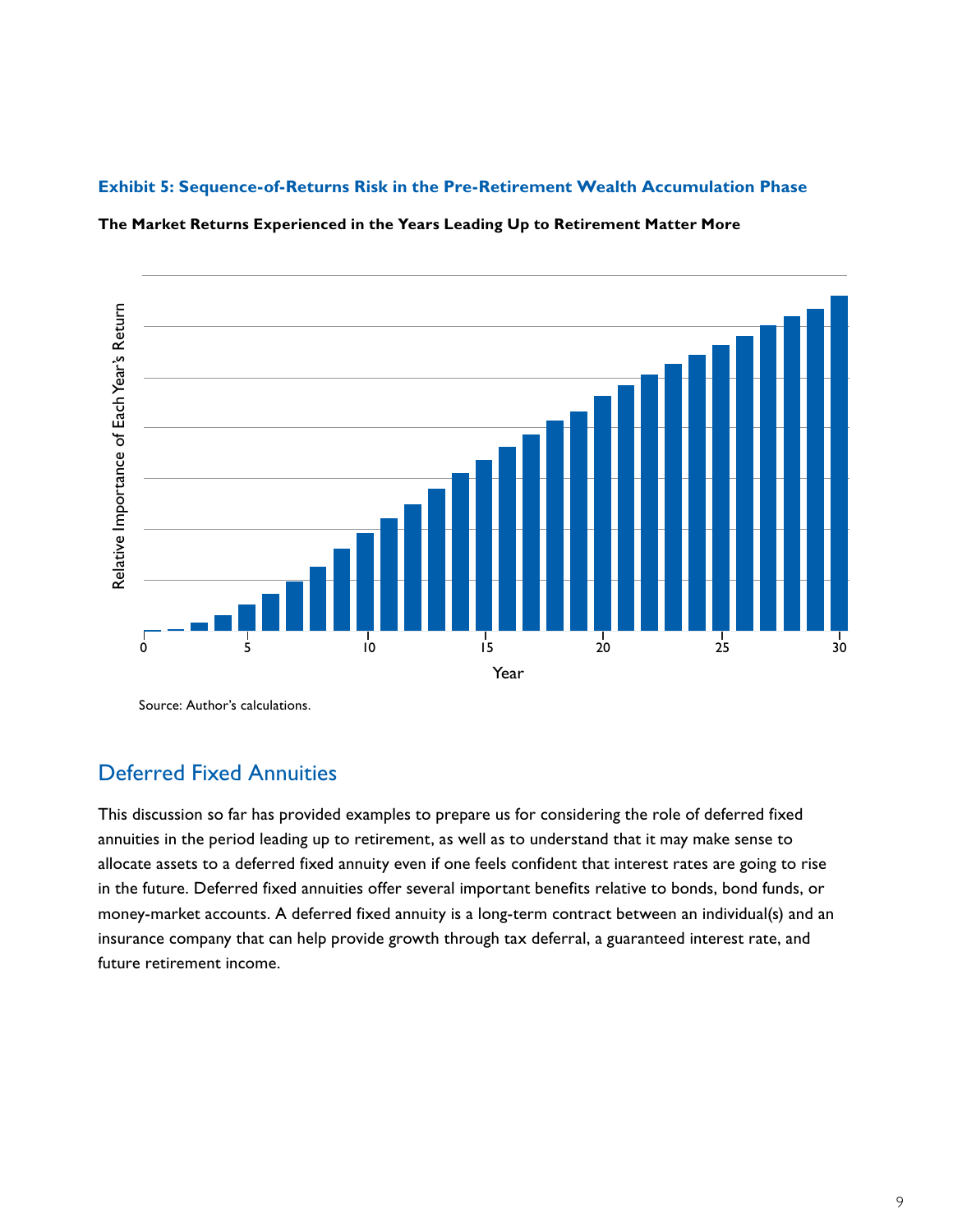The benefits offered by deferred fixed annuities relative to other fixed income choices include:

- **1. Protection of the value of the annuity from investment volatility:** Deferred fixed annuities support growth at a specific interest rate without exposure to price fluctuations and potential losses as interest rates change. Principal is protected and secured. This provides a way to take risk off the table in the pivotal years before the retirement date.
- **2. Higher yields:** Deferred fixed annuities provide an ability to earn higher yields than Treasury bonds because insurance company general accounts may invest in higher-yielding corporate issues. Insurance company general accounts provide diversification, similar to a bond fund, but without the interest rate risk to the annuity contract holder, and they provide the principal protection offered by an individual bond that is held to maturity.
- **3. Less credit risk:** Deferred fixed annuities may offer lower credit risk because insurance companies can diversify their holdings across a large range of fixed income securities.
- **4. Tax deferral:** Deferred fixed annuities allow the taxes on investment growth to be deferred until the maturity date of the deferred fixed annuity. Because an annuity is tax-deferred for individuals, interest will compound without current income tax. Assets grow faster because individuals do not pay taxes on the interest earned until they actually withdraw it or until it is distributed to them.

Tax deferral is only relevant when the annuity is purchased outside of a qualified retirement plan. As for disadvantages, deferred fixed annuities may have penalties or withdrawal charges due on distributions taken before the end of the annuity's withdrawal charge period, which can mean that they offer less flexibility than bonds.

# Fixed Annuities vs. Bonds for Retirement Income

To illustrate these differences, we will investigate a scenario in which an investor anticipates retiring in seven years and considers three different options for a portion of his or her fixed income investments over the next seven years:

- **1.** A seven-year, deferred fixed annuity.
- **2.** Investment in short-term bonds with one-year maturities, rolling into a new issue each year as the previous one matures to avoid interest-rate risk. (In this scenario, we compare outcomes for both when interest rates stay at their current levels and when interest rates rise.)
- **3.** Invest in a seven-year bond to seek a higher yield. (But, as with most deferred fixed annuities, there would not be a way to invest at a higher rate during the next seven years should interest rates rise.)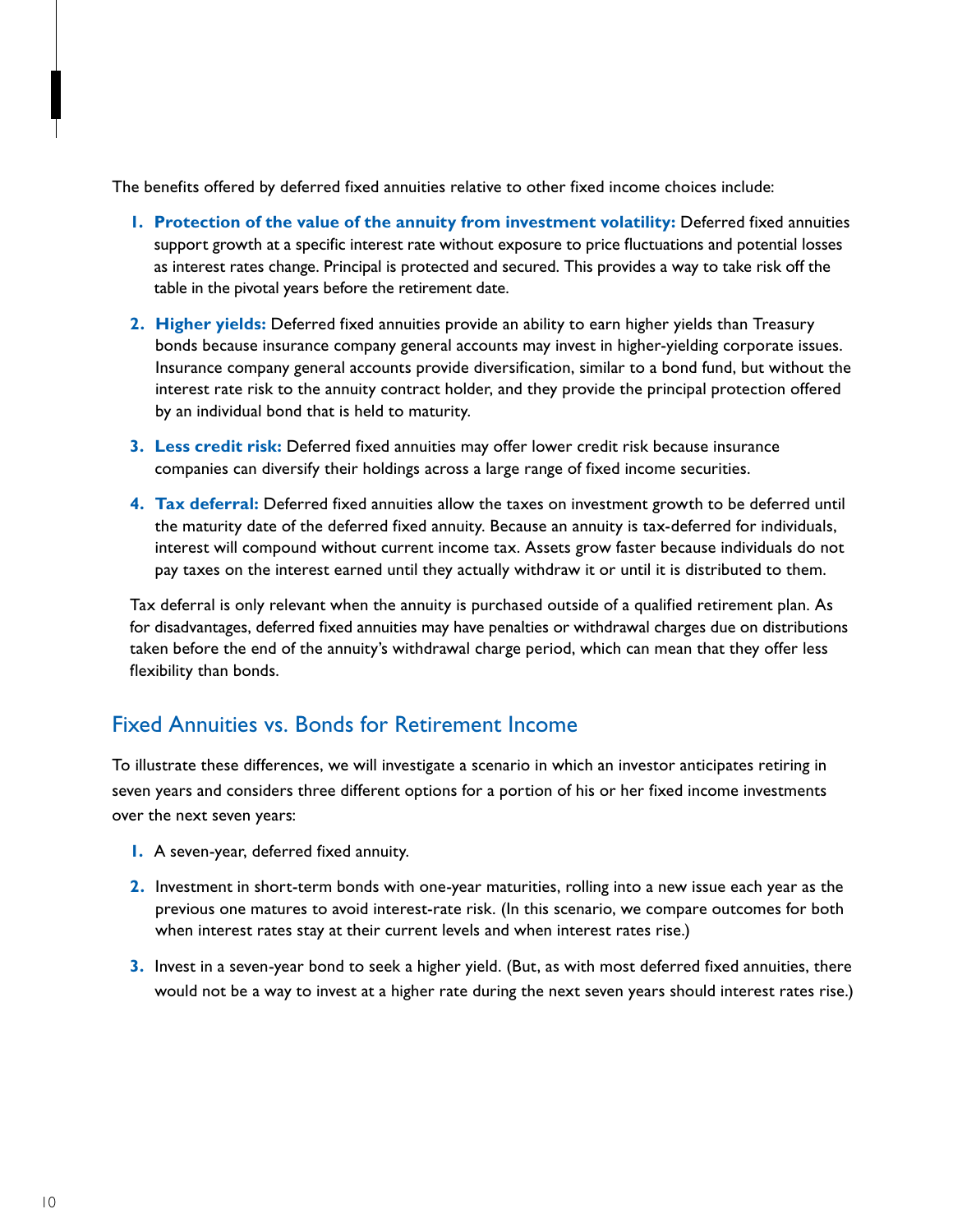The following example compares bonds held in a taxable account subject to interest payments taxable on an ongoing basis, compared to a deferred fixed annuity offering tax deferral on the growth until the maturity date. As we assume investment during the period leading up to retirement, we use a higher federal income tax rate of 33% in the first six years, and a tax rate of 25% in the seventh year when retirement begins and total income will presumably be less. We are assuming the investor lives in a state with no income tax.

**Exhibit 6** provides the outcomes for the first scenario in which a seven-year deferred fixed annuity offering a 2.5% interest rate is compared to a strategy of holding one-year bonds for the next seven years. The yield for those bonds is assumed to match the Treasury rate of 1.22%, as of early August 2017, and not to increase in subsequent years. For the deferred fixed annuity, the accumulation value is \$118,869, which leaves \$114,151 after taxes are paid. Meanwhile, the bond strategy produces \$108,859 before taxes, or \$105,967 after taxes. **On an after-tax basis, the deferred fixed annuity strategy offers a 7.72% higher overall return over the seven-year period.**

#### **Exhibit 6: Comparing a Seven-Year Deferred Fixed Annuity to Rolling Over One-Year Treasury Bonds**

| <b>Returns</b> |                              |                         |                            |                                              |                                                |           |                                             |                                                      |
|----------------|------------------------------|-------------------------|----------------------------|----------------------------------------------|------------------------------------------------|-----------|---------------------------------------------|------------------------------------------------------|
| Year           | Deferred<br>Fixed<br>Annuity | Taxable<br><b>Bonds</b> | Income-<br><b>Tax Rate</b> | Deferred<br><b>Fixed Annuity</b><br>(Pretax) | Deferred<br><b>Fixed Annuity</b><br>(Post-Tax) | (Pretax)  | Taxable Bonds Taxable Bonds<br>$(Post-Tax)$ | Accumulation<br><b>Difference</b><br>(Annuity-Bonds) |
|                | 2.50%                        | 1.22%                   | 33%                        | \$102.500                                    | \$102.500                                      | \$101.220 | \$100,817                                   |                                                      |
| $\overline{2}$ | 2.50%                        | 1.22%                   | 33%                        | \$105,063                                    | \$105,063                                      | \$102,455 | \$101.641                                   |                                                      |
| 3              | 2.50%                        | 1.22%                   | 33%                        | \$107.689                                    | \$107.689                                      | \$103,705 | \$102.472                                   |                                                      |
| $\overline{4}$ | 2.50%                        | 1.22%                   | 33%                        | \$110.381                                    | \$110.381                                      | \$104,970 | \$103,310                                   |                                                      |
| 5              | 2.50%                        | 1.22%                   | 33%                        | \$113.141                                    | \$113,141                                      | \$106.251 | \$104.154                                   |                                                      |
| 6              | 2.50%                        | 1.22%                   | 33%                        | \$115,969                                    | \$115,969                                      | \$107.547 | \$105,006                                   |                                                      |
| 7              | 2.50%                        | 1.22%                   | 25%                        | \$118,869                                    | \$114,151                                      | \$108,859 | \$105,967                                   | 7.72%                                                |

#### **When Interest Rates Stay at Current Levels**

Source: Author's calculations.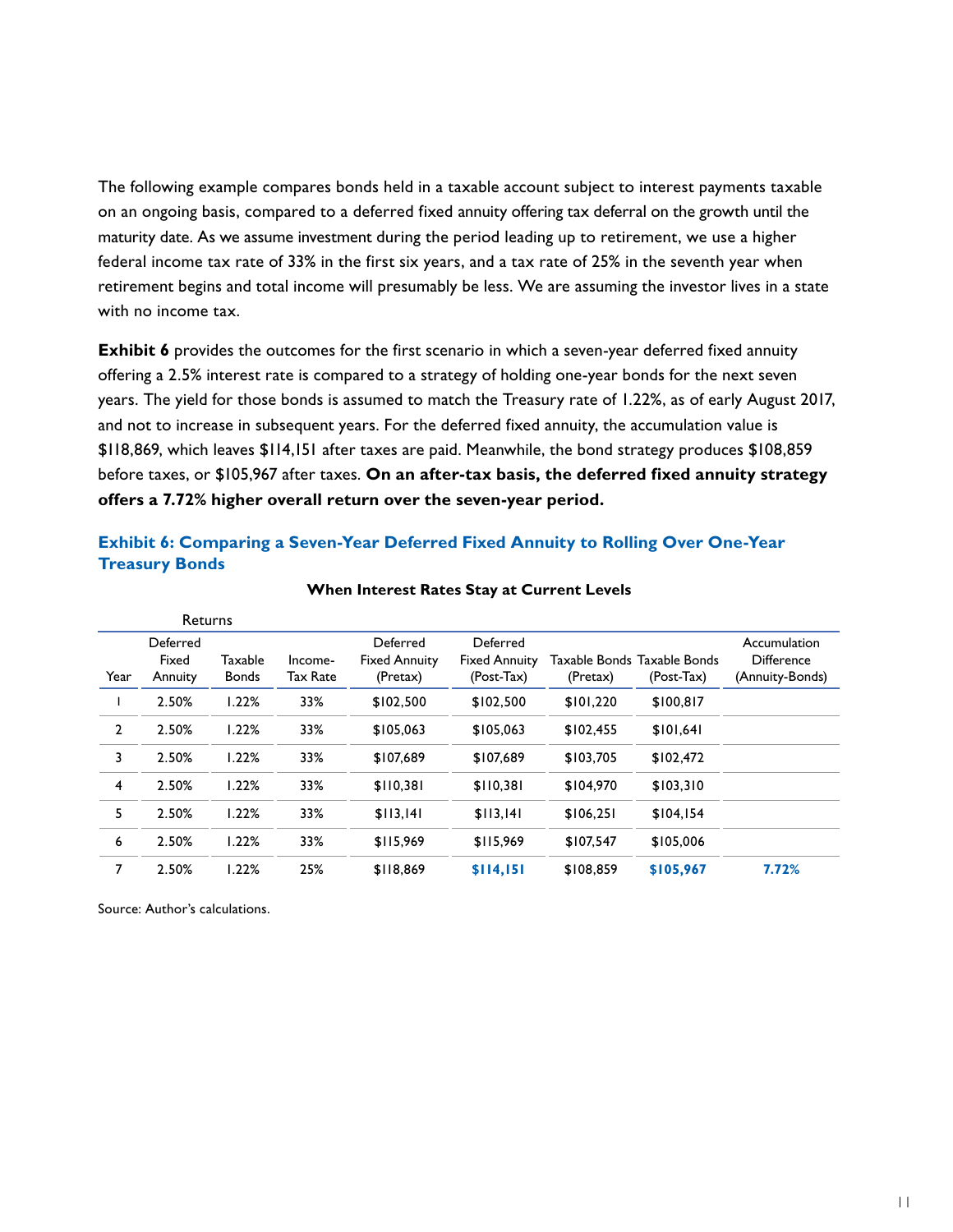Next, **Exhibit 7** provides the outcomes for the second scenario in which interest rates rise in a linear fashion to their historical averages since January 1990 during the next seven years. For those worried about losing out on investing in rising rates, the expectation may be that the bond strategy will beat a deferred fixed annuity. Again, a seven-year deferred fixed annuity offering a 2.5% interest rate is compared to a strategy of holding one-year bonds for the next seven years. The initial yield for those bonds is assumed to match the current Treasury rate of 1.22%, but this yield rises to 3.12% by year seven. **Even with rising rates, the deferred fixed annuity still comes out ahead, providing \$114,151 after taxes are paid, compared to \$111,394 available with the bond strategy after taxes are paid.** 

## **Exhibit 7: Comparing a Seven-Year Deferred Fixed Annuity to Rolling Over One-Year Treasury Bonds**

| <b>Returns</b> |                              |                         |                     |                                    |                                                |           |                                           |                                                      |
|----------------|------------------------------|-------------------------|---------------------|------------------------------------|------------------------------------------------|-----------|-------------------------------------------|------------------------------------------------------|
| Year           | Deferred<br>Fixed<br>Annuity | Taxable<br><b>Bonds</b> | Income-<br>Tax Rate | Deferred Fixed<br>Annuity (Pretax) | Deferred<br><b>Fixed Annuity</b><br>(Post-Tax) | (Pretax)  | Taxable Bonds Taxable Bonds<br>(Post-Tax) | Accumulation<br><b>Difference</b><br>(Annuity-Bonds) |
|                | 2.50%                        | 1.22%                   | 33%                 | \$102,500                          | \$102,500                                      | \$101,220 | \$100,817                                 |                                                      |
| $\overline{2}$ | 2.50%                        | 1.76%                   | 33%                 | \$105,063                          | \$105,063                                      | \$103,004 | \$102,008                                 |                                                      |
| 3              | 2.50%                        | 2.03%                   | 33%                 | \$107,689                          | \$107,689                                      | \$105,100 | \$103,399                                 |                                                      |
| 4              | 2.50%                        | 2.31%                   | 33%                 | \$110,381                          | \$110,381                                      | \$107,523 | \$104,996                                 |                                                      |
| 5              | 2.50%                        | 2.58%                   | 33%                 | \$113,141                          | \$113,141                                      | \$110,294 | \$106,809                                 |                                                      |
| 6              | 2.50%                        | 2.85%                   | 33%                 | \$115,969                          | \$115,969                                      | \$113,436 | \$108,847                                 |                                                      |
| 7              | 2.50%                        | 3.12%                   | 25%                 | \$118,869                          | \$114,151                                      | \$116,975 | \$111,394                                 | 2.48%                                                |

**When Interest Rates Rise to their Historical Average During the Next Seven Years**

Source: Author's calculations.

Finally, **Exhibit 8** provides the outcomes for the third scenario in which the bond strategy seeks the higher yields offered by a seven-year bond and plans to hold the bond to maturity. A seven-year deferred fixed annuity offering a 2.5% interest rate is compared to a seven-year Treasury bond offering 2.07%. Again, the deferred fixed annuity performs better with the higher-yields offered through its exposure to corporate bonds and through its tax-deferral benefits. **The after-tax \$114,151 compares to \$110,302 from bonds, which is a difference of 3.49%.**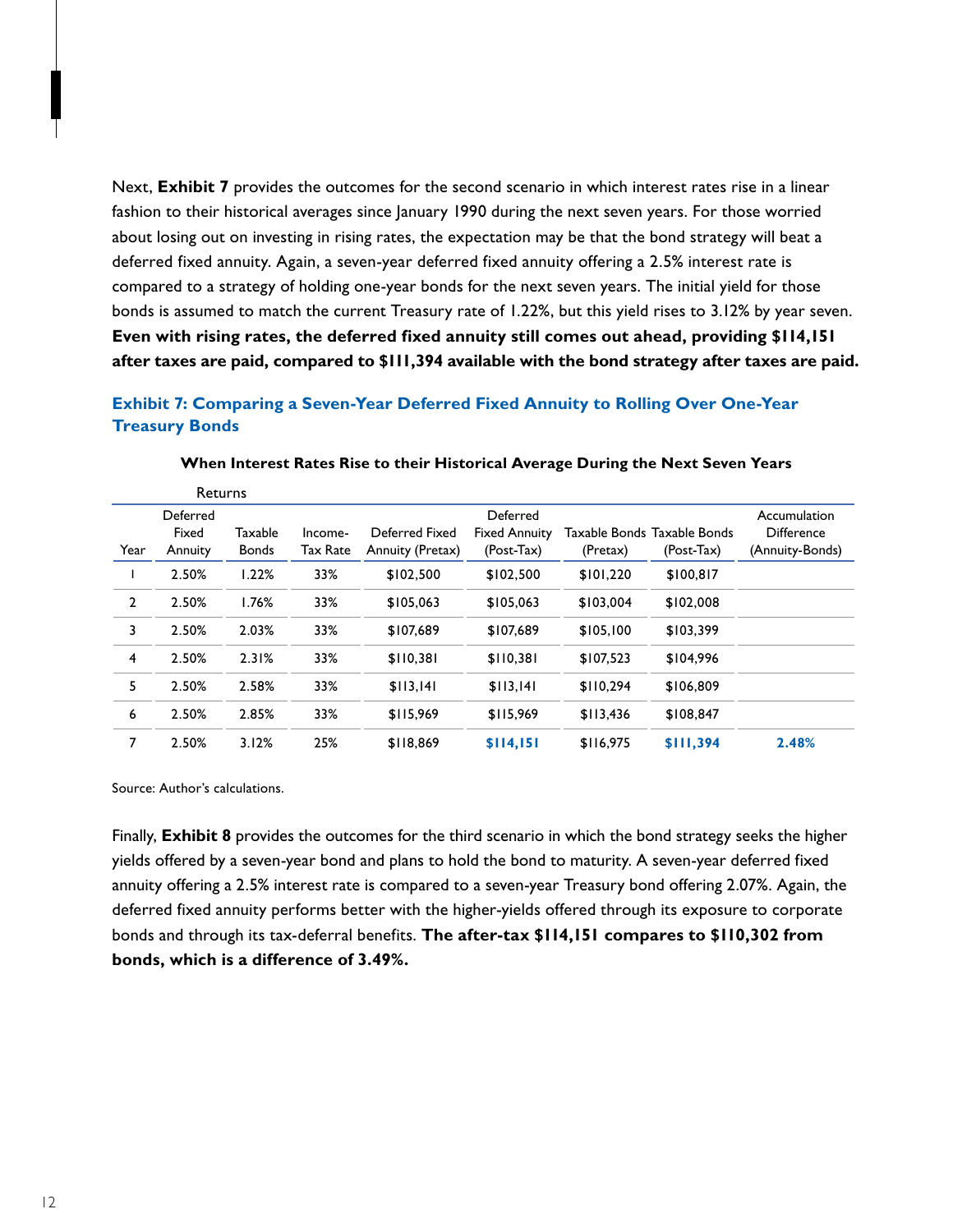## **Exhibit 8: Comparing a Seven-Year Deferred Fixed Annuity to Holding a Seven-Year Treasury Bond**

|                | <b>Returns</b>               |                                |                            |                                    |                                                |           |                                             |                                                      |
|----------------|------------------------------|--------------------------------|----------------------------|------------------------------------|------------------------------------------------|-----------|---------------------------------------------|------------------------------------------------------|
| Year           | Deferred<br>Fixed<br>Annuity | <b>Taxable</b><br><b>Bonds</b> | Income-<br><b>Tax Rate</b> | Deferred Fixed<br>Annuity (Pretax) | Deferred<br><b>Fixed Annuity</b><br>(Post-Tax) | (Pretax)  | Taxable Bonds Taxable Bonds<br>$(Post-Tax)$ | Accumulation<br><b>Difference</b><br>(Annuity-Bonds) |
|                | 2.50%                        | 2.07%                          | 33%                        | \$102,500                          | \$102,500                                      | \$102,070 | \$101,387                                   |                                                      |
| $\overline{2}$ | 2.50%                        | 2.07%                          | 33%                        | \$105,063                          | \$105,063                                      | \$104,183 | \$102,793                                   |                                                      |
| 3              | 2.50%                        | 2.07%                          | 33%                        | \$107,689                          | \$107,689                                      | \$106.339 | \$104.219                                   |                                                      |
| 4              | 2.50%                        | 2.07%                          | 33%                        | \$110,381                          | \$110,381                                      | \$108,541 | \$105,664                                   |                                                      |
| 5              | 2.50%                        | 2.07%                          | 33%                        | \$113.141                          | \$113.141                                      | \$110,787 | \$107.130                                   |                                                      |
| 6              | 2.50%                        | 2.07%                          | 33%                        | \$115.969                          | \$115.969                                      | \$113.081 | \$108.615                                   |                                                      |
| $\overline{7}$ | 2.50%                        | 2.07%                          | 25%                        | \$118,869                          | \$114,151                                      | \$115,422 | \$110,302                                   | 3.49%                                                |

## **When Interest Rates Stay at Current Levels**

Source: Author's calculations.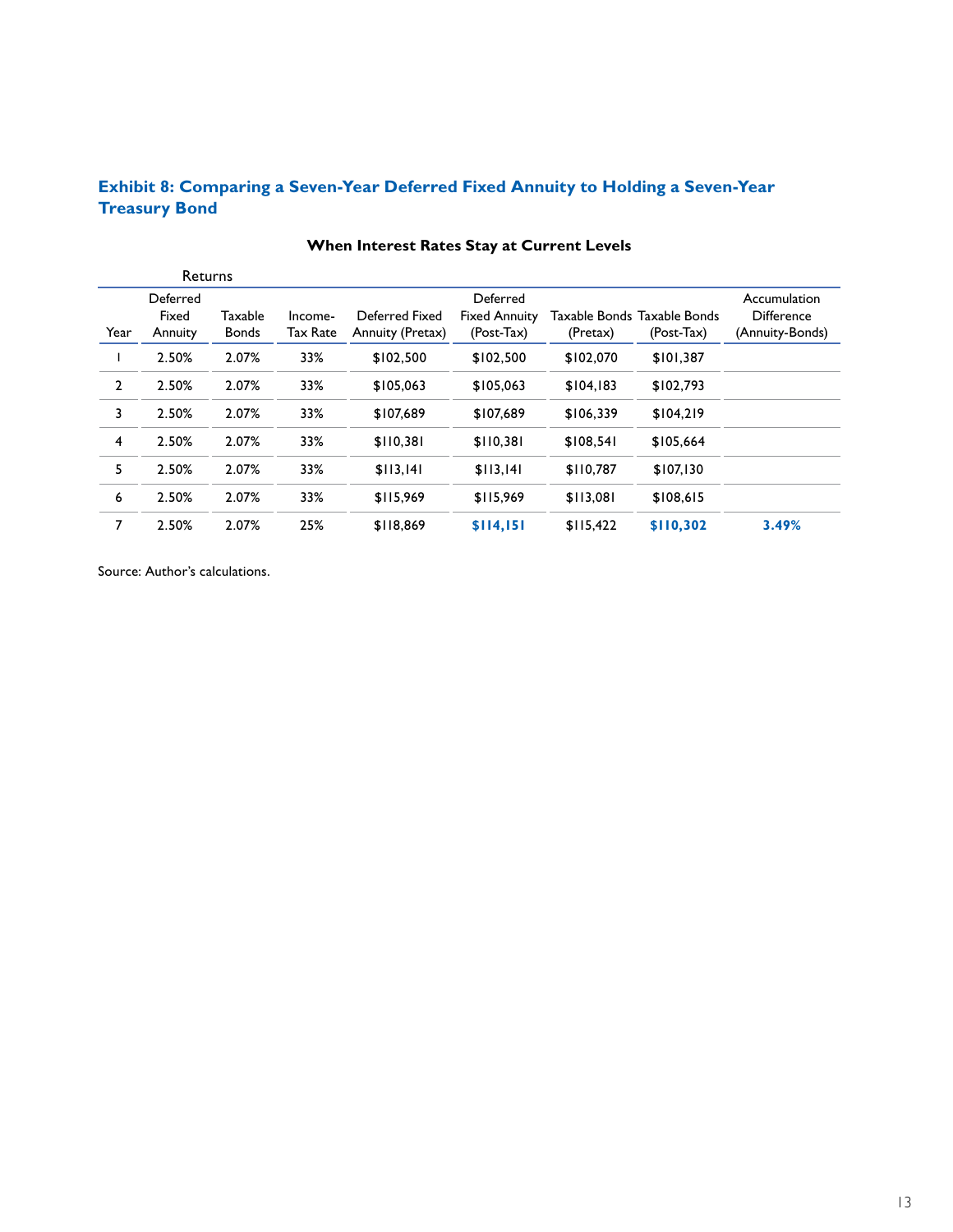## **Conclusion**

Contrary to what one may expect, a deferred fixed annuity offers a tool to securely accumulate assets by managing market volatility and the sequence of returns risk in the pivotal years leading to retirement. It can offer higher after-tax returns even in scenarios where interest rates rise to their historical averages. This can better set the stage for retirement and for creating lifetime retirement income. The issues raised here about interest-rate risk and sequence-of-returns risk are further amplified in retirement. When distributions are taken, a bigger percentage of assets must be sold to meet spending after losses take place. Annuities offer a way to manage these interest-rate and market-volatility risks. A lifetime income guarantee further protects from longevity risk, which is the risk of not knowing how long the retirement plan must last.

Holders of deferred fixed annuities have the option to convert the annuity contract value into reliable lifetime income. If interest rates are higher at this point, payout rates offered for guaranteed lifetime income may naturally be higher as well, and deferred fixed annuities also have minimum annuity rates to protect against lower interest rates at this point. It is worth considering further about how a deferred fixed annuity may be used as part of a strategy that will eventually lead to guaranteed lifetime income through annuitization.

Investors approaching retirement in a low interest-rate environment may find themselves wishing for a rise in interest rates. In holding out hope for rising interest rates, near retirees may make financial decisions that are not always in their best interest. The white paper has quantified this matter by showing ways in which a deferred fixed annuity can pay a competitive return after taxes even in a rising interest-rate environment.

## To learn more about fixed annuities visit PacificLife.com